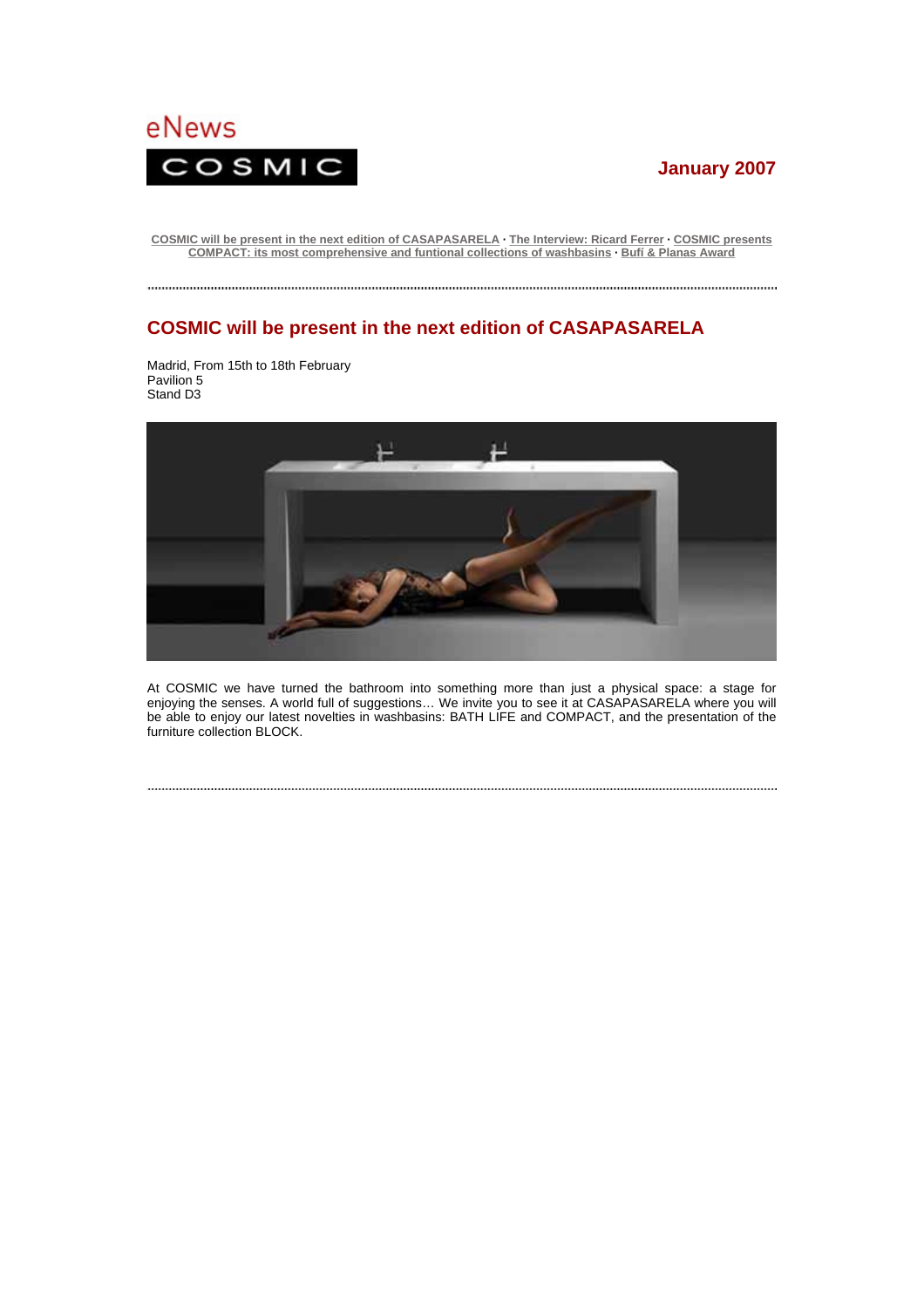## **The Interview: Ricard Ferrer**

"I love simple pleasures; they provide a refuge for complicated people."

**Oscar Wilde**

**Ricard Ferrer** presents the DROP work surface complements collection for Cosmic, reinterpreting the every day use of objects through formal exploration, playing with the transparency of materials.



#### **Ricard Ferrer**

## **Q: What is the starting point for DROP collection?**

A: We wanted to reproduce our own feelings about the bath atmosphere… Drop is born from the image of a water drop which gets adapted and flows over the surfaces. That is why we have developed some opaque interior pieces and a transparent cover where inner elements that make up the pieces seem to be floating. Their shapes emphasize the idea of fluency. We started from each object's stereotype shape to make them easily recognizable. These objects are even rounder as if they had been eroded by water.

## **Q: Have materials been decisive for the result of their shape?**

A: Our first goal was to suggest a high standard product, comparable to those of the most technically developed sectors. Secondly, we wanted to reach a best relation between the inner and the outer piece through transparency.

To reach these goals we decided to use methacrylate because it offers an excellent result between endurance and transparency and a perfect union between all components by means of ultrasound welding.

**Q: Please use three adjectives to describe this collection…** 



A: Liquid, magical, smart.